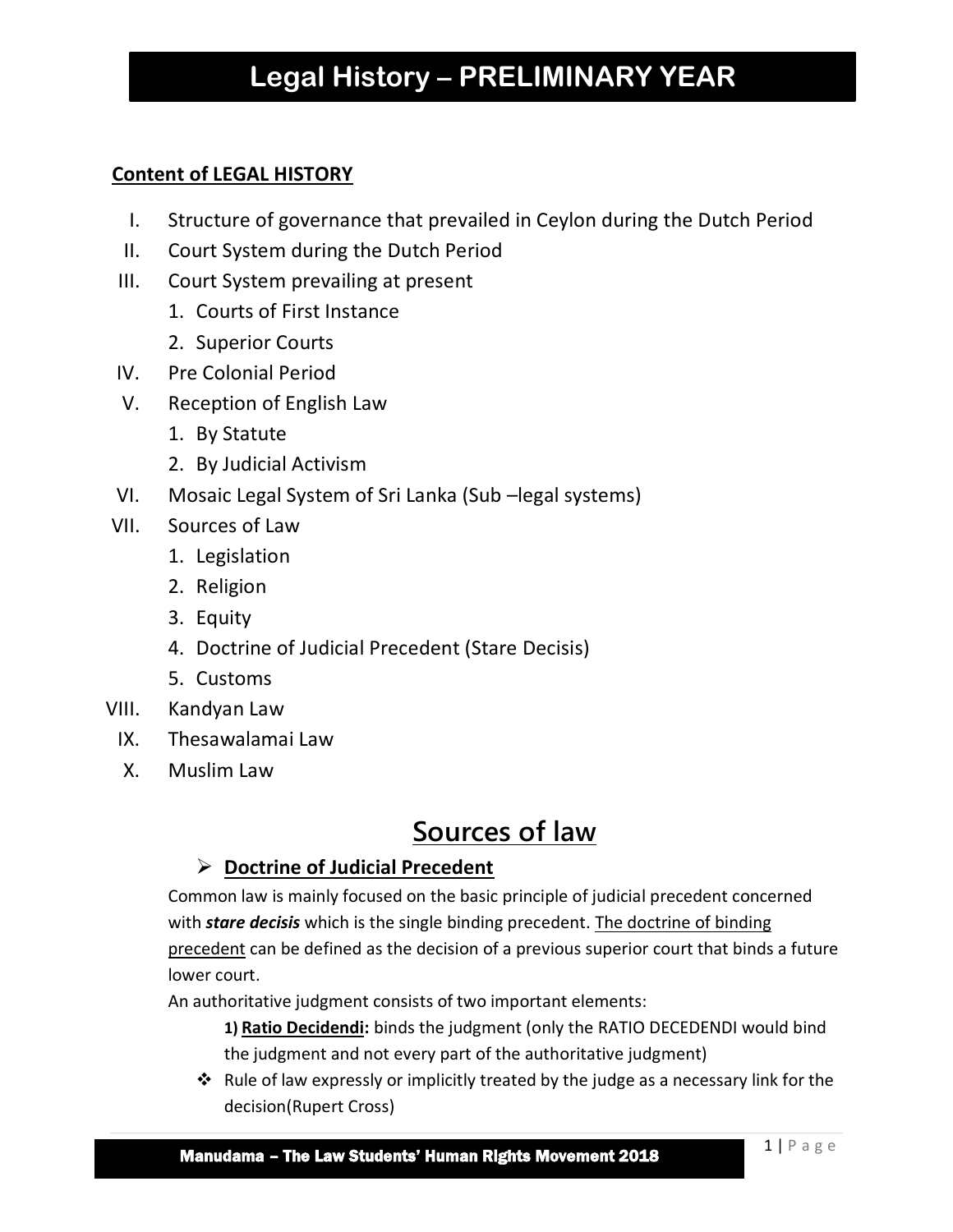## **Legal History – PRELIMINARY YEAR**

- \* The combination of the following three stages for Goodheart is concerned.
	- **a)** When the applicable law is used **b)** on material facts **c)** decision is arrived at. *Queen v Lathem*

 **2) Obiter Dicta:** Judge's expression of opinion uttered in court or in written judgment, but not essential to the decision and thus not legally binding as a precedent. An incidental remark. This is simply the **non-binding** part of the judgment. This means

1) When a court cuts down an expressed ratio

2) A later superior court alleges that the Ratio is too wide and unnecessary for the decision

3) A ruling of a judge based on hypothetical facts.

4) If 2 reasons are given for decision but one is only hypothetical, then that is Obiter.

*Carlill v Carbolic Smoke Ball Company, Bandahamy v Senanayake*

#### **Distinguishing**

This is a device used by the lower courts to free itself from the binding nature of the judicial authority. However in doing so, the lower courts accept the ration but states that in the instant case material facts are different.

#### **Overruling**

This device is for the later superior court. Later superior court may overrule any lower court decision. It has a retrospective effect except for decisions which are *res judica.*

#### **Refusal to follow**

Used to Courts of coordinate jurisdiction. That is court of appeal in 1973 is superior to the Supreme Court in 1949. Refusal to follow leaves 2 equally powerful authorities for later lower courts.

#### **Exceptions to doctrine of Stare Decisis**

- 1) Abrogated Decisions
- 2) Per incurium
- 3) Precedents Sub Silentio

## **Custom as a Source of Law**

For a local custom to be authoritative there are certain tests that need to be established. As per the case *Muttalibu v Hameed*, the tests needed to establish a local custom are neatly listed. Thus, it requires a custom to be of usage besides being 1) Notorious 2) certain 3) Reasonable 4) Must not offend against the intention of any legislative enactment.